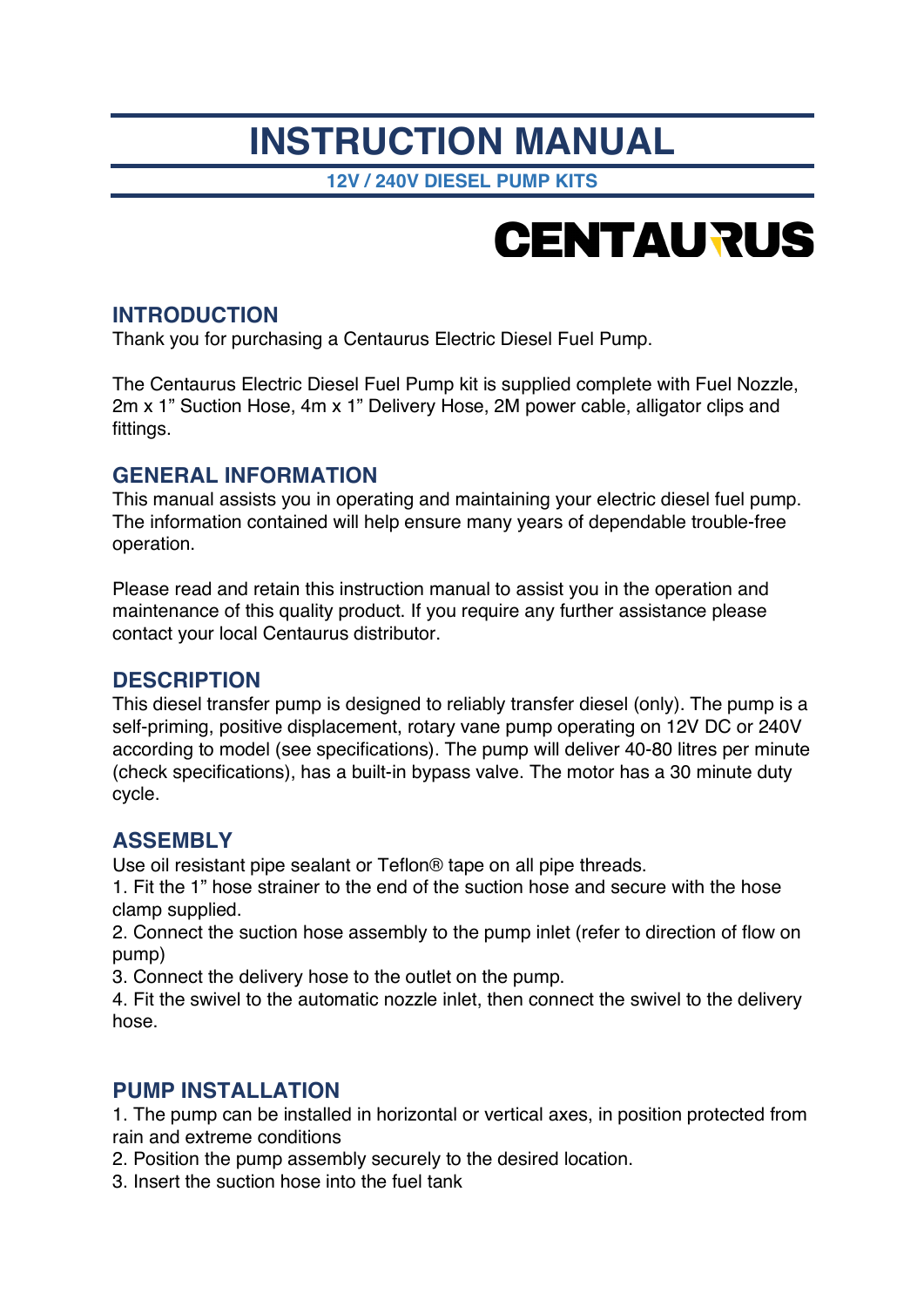**NOTE**: Tanks or barrels should be anchored to prevent tipping in both the full and empty conditions.

4. Connect the battery clips power cord to a suitable battery which is capable of delivering the necessary voltage and current (see the Technical Data, back page of this manual)

a) Attach the RED clip to the positive (+) battery terminal.

b) Attach the BLACK clip to the negative (-) battery terminal or to the vehicle frame.

**NOTE**: It is recommended that if a different suction hose is to be used other than the one supplied, it should be a minimum of 1"(25mm) I/D.

#### **ONLY USE THIS PUMP WITH DIESEL, BIO-DIESEL, KEROSENE &**

**LOW VISCOSITY LUBRICANTS**, failure to do so may cause personal injury or damage the pump which voids pump warranty. The motor has IP44/IP54 protection but is NOT an explosion proof type motor.

#### **OPERATION**

NOTE: Avoid sparks that could cause a fire:

DO NOT use a patch cord to extend the power cables.

DO NOT let the pump run dry or run in by-pass mode for more than 2 minutes or damage may occur.

1. Before use, wipe off any dirt or moisture that may have accumulated on the nozzle or hoses.

2. Insert nozzle into the container to be filled. Insert suction hose (if applicable) into the diesel storage tank.

- 3. Switch the motor on.
- 4. Operate the nozzle lever to dispense fluid.

5. When the desired amount of fluid has been dispensed, release nozzle lever to stop flow.

6. Immediately switch motor off.

7. Nozzle and hoses should be kept clean and dry when not in use.

#### **NOTE**:

If the pump fails to prime due to an airlock.

- 1. Remove the automatic nozzle
- 2. Turn on the pump to prime
- 3. Re-attach the automatic nozzle

#### **MAINTENANCE**

#### **Important**:

Do not modify any part of the unit or any warranty on the product will be automatically void.

1. Inspect and clean the basket strainer located in the pump regularly.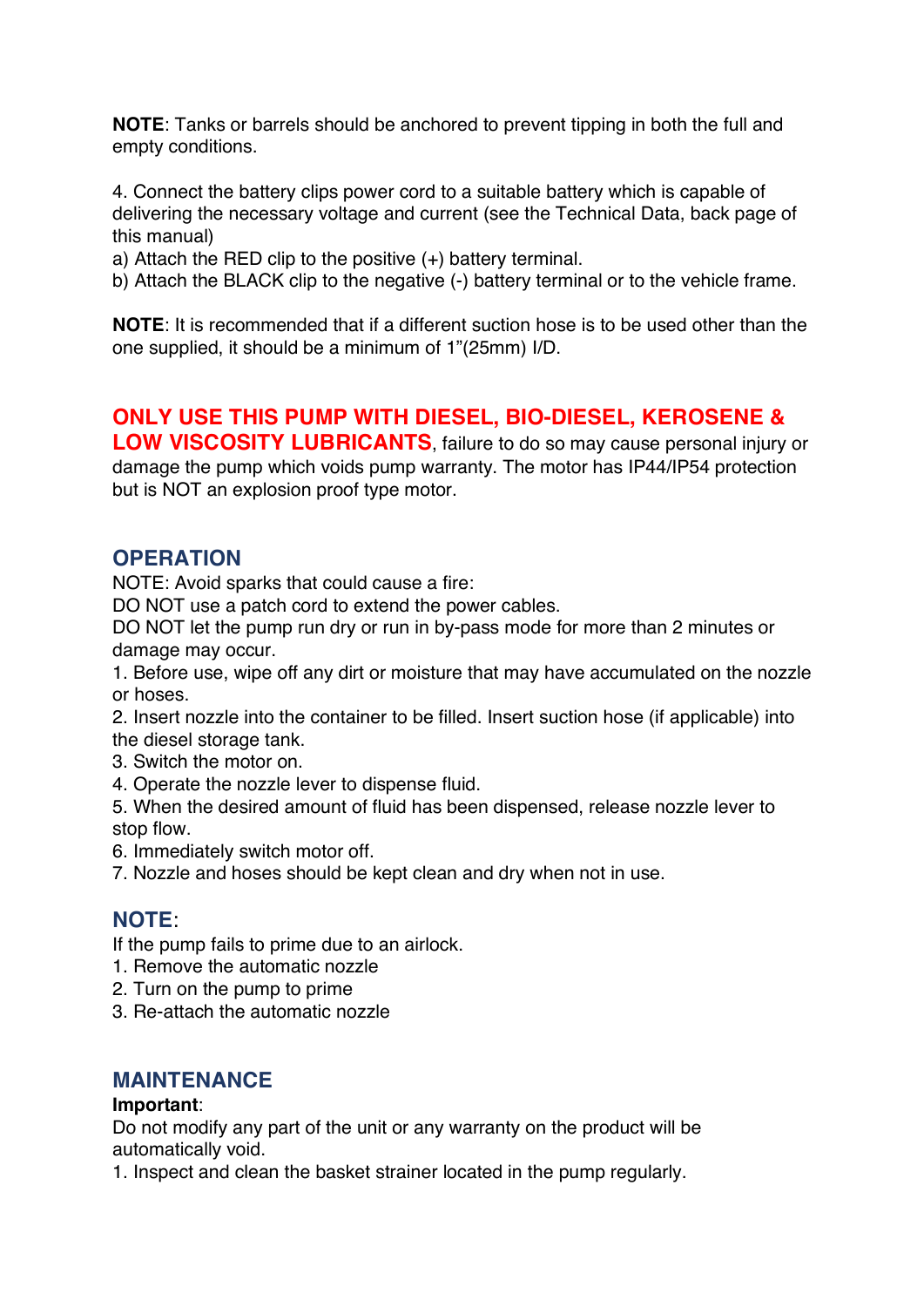2. Always clean the battery terminals and clips before use to ensure a good connection.

3. Always relieve the line pressure by opening the nozzle, draining hose. Disconnect power before starting any pump maintenance

4. Hoses should be inspected regularly. (Replace if found to be cracked or worn)

5. The rotor and vanes will eventually wear. They should be replaced if pump performance degrades. (refer to trouble shooting guide)

### **TROUBLE SHOOTING GUIDE**

| <b>PROBLEM</b>                        | <b>CAUSE</b>                                                                                                                               | <b>SOLUTION</b>                                                                                                                                                                                                                                                                                                                      |
|---------------------------------------|--------------------------------------------------------------------------------------------------------------------------------------------|--------------------------------------------------------------------------------------------------------------------------------------------------------------------------------------------------------------------------------------------------------------------------------------------------------------------------------------|
| Pump fails to start                   | 1) Suction hose/tube has<br>a 2) Outlet is blocked<br>3) Vanes sticking<br>4) Excessive vane or<br>rotor wear<br>5) Leak from front o'ring | 1) Clear blockage from<br>suction hose/tube<br>2) Check outlet hose and<br>nozzle for blockage and<br>correct operation<br>3) Check vanes are<br>sliding freely in the slots<br>(remove burrs or replace<br>vanes if required)<br>4) Replace rotor and/or<br>vanes<br>5) Check o'ring for correct<br>sealing, replace if<br>required |
| Pump vibrates but does<br>not turn on | 1) Dirt jammed inside the<br>pump<br>2) Faulty motor<br>3) Broken drive key                                                                | 1) Clean pump chamber<br>2) Replace pump<br>3) Replace drive key                                                                                                                                                                                                                                                                     |
| Low Flow                              | 1) Blocked strainer<br>2) Restriction on the inlet<br>or outlet<br>3) Excessive rotor or<br>vane wear<br>4) Low fluid level in tank        | 1) Clean or replace<br>strainer<br>2) Incorrect size hoses<br>used on inlet or outlet<br>3) Replace worn or<br>damaged components<br>4) Fill tank                                                                                                                                                                                    |
| <b>Motor Overheating</b>              | 1) Fluid too thick<br>(viscous) 2) Motor<br>running longer than 30<br>minutes<br>3) Blocked suction hose<br>4) Blocked strainer            | 1) Fluid to be no thicker<br>than Diesel<br>2) Pump must only run for<br>30 minutes before cooling<br>3) Clean blockage from<br>suction hose<br>4) Clean strainer                                                                                                                                                                    |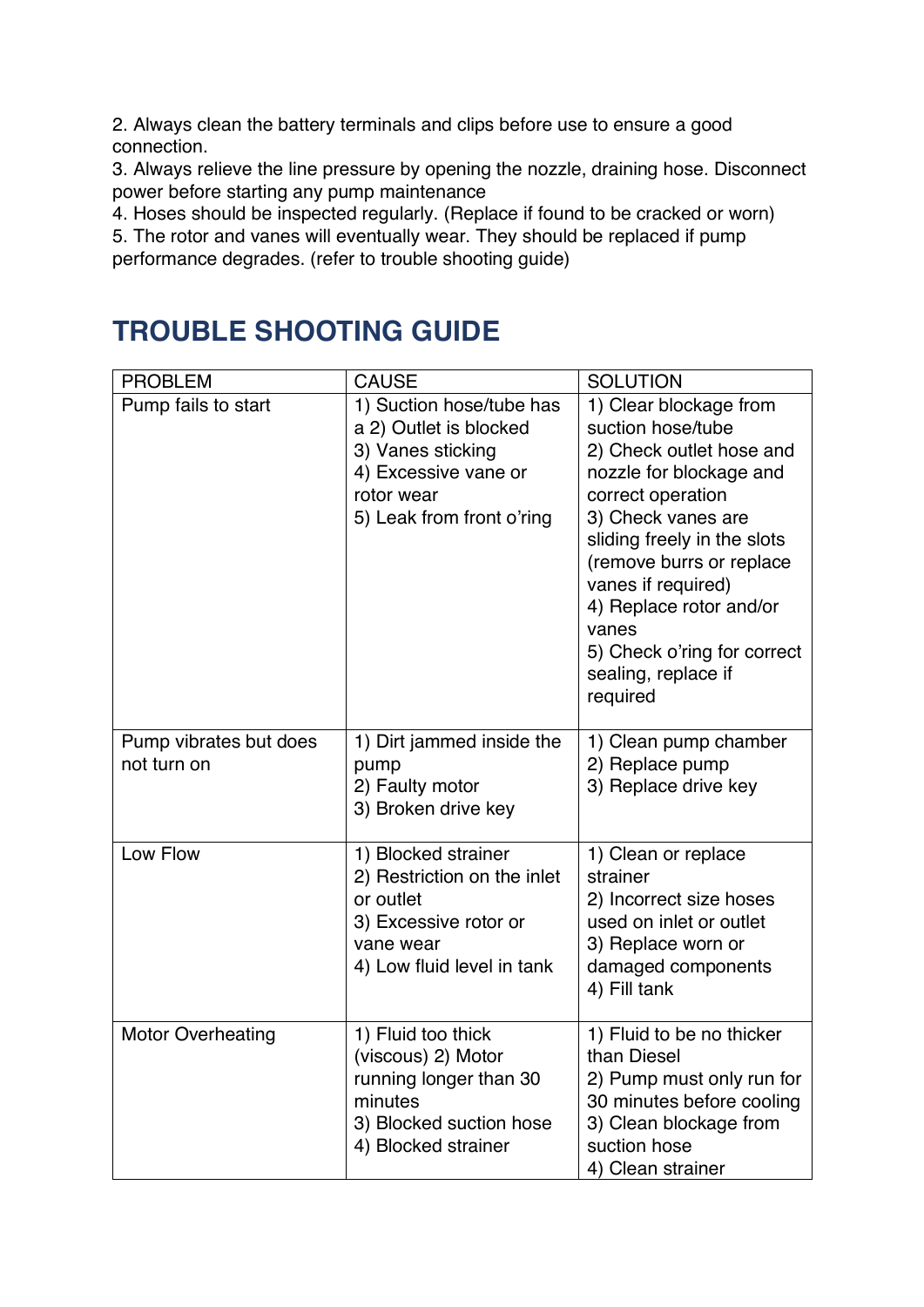| Motor not turning on | 1) Poor electrical<br>connection<br>2) Battery low or faulty<br>3) Blown or faulty fuse<br>4) Faulty switch | 1) Clean terminals and<br>battery clamps<br>2) Check battery<br>3) Check pump and/or<br>replace fuse<br>4) Replace switch |
|----------------------|-------------------------------------------------------------------------------------------------------------|---------------------------------------------------------------------------------------------------------------------------|
|                      |                                                                                                             |                                                                                                                           |

## **SPECIFICATIONS**

|                                  | <b>CYB150</b>     | <b>CYB150T</b>    | YY-T80DC          | YY-T80AC          |
|----------------------------------|-------------------|-------------------|-------------------|-------------------|
| Power                            | 150W              | 150W              | 550W              | 550W              |
| Max Flow                         | 40LPM             | 40LPM             | 75LPM             | 75LPM             |
| Max Head                         | 10 <sub>m</sub>   | 10 <sub>m</sub>   | 12m               | 15 <sub>m</sub>   |
| <b>Max Suction Depth</b>         | 2m                | 2m                | 3m                | 3m                |
| Voltage                          | 12V               | 12V               | 12V               | 240V              |
| <b>Maximum Current</b>           | 15A               | 15A               | 35A               | 2.5A              |
| Duty cycle                       | 30 <sub>min</sub> | 30 <sub>min</sub> | 30 <sub>min</sub> | 30 <sub>min</sub> |
| Fuse                             | no                | no                | no                | yes               |
| <b>Inlet / Outlet Dimensions</b> | $3/4$ "- $3/4$ "  | $3/4$ "-1"        | $1" - 1"$         | $1" - 1"$         |
| Motor protection rating          | <b>IP44</b>       | <b>IP44</b>       | <b>IP54</b>       | <b>IP54</b>       |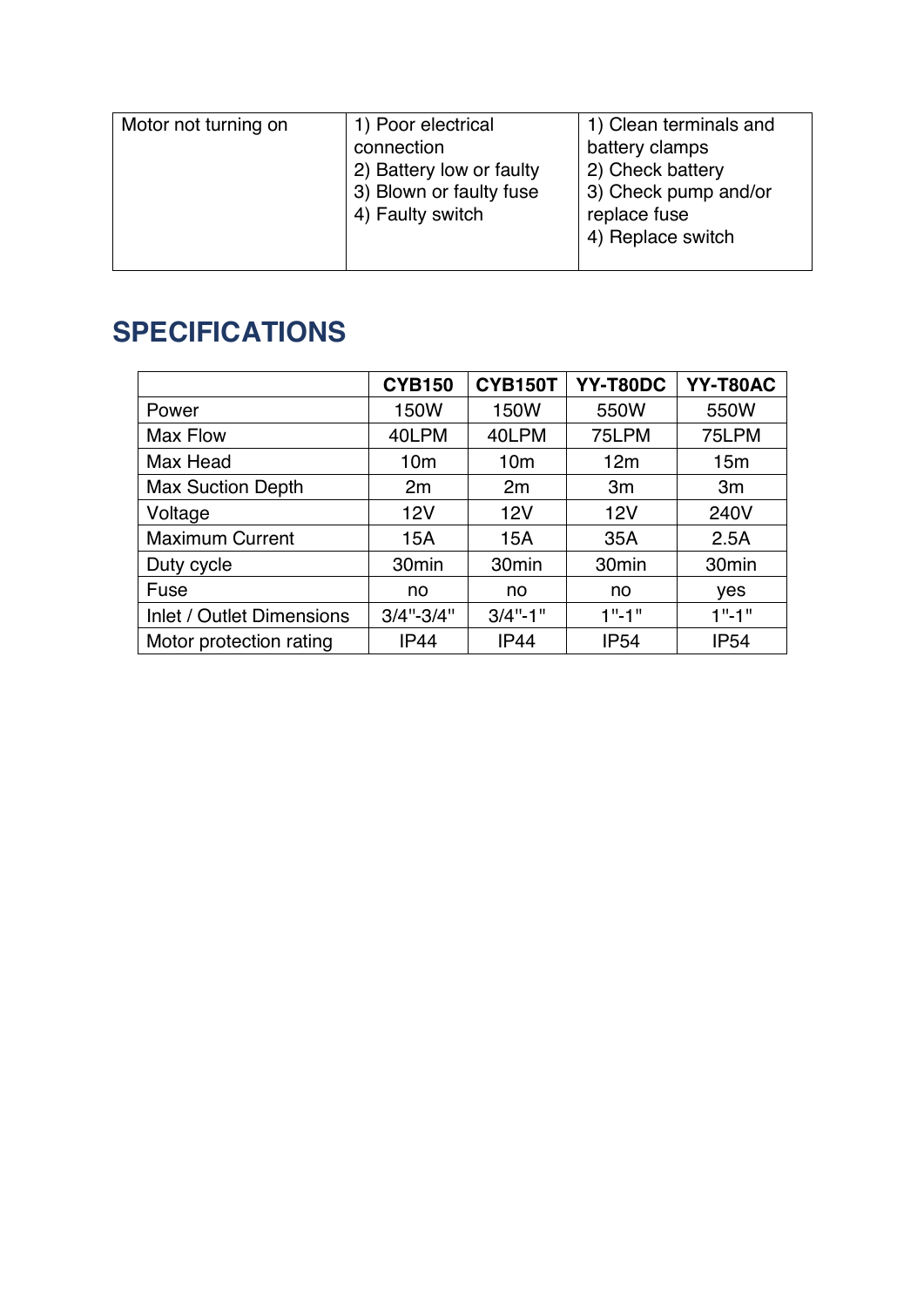#### **YY-T80DC DIAGRAM**



| 1.Screws          | 2. Pump Cover    | 3.O-Ring         | 4. Impeller Blade | 5. Impeller      |
|-------------------|------------------|------------------|-------------------|------------------|
| 6.Snap Ring       | 7.Mechanical     | 8. Pump Body     | 9.Bearing         | 10. Magnetic     |
|                   | Seal             |                  |                   | Steel            |
| 11. Motor Housing | 12. Motor Rotor  | 13.Screws        | 14.Screws         | 15.Screws        |
| 16. Carbon Brush  | 17. Carbon Brush | 18. Insulation   | 19.Nuts           | 20. Bearing      |
| Holder            |                  | Board            |                   |                  |
| 21. Wave Washer   | 22 Rear Shield   | 23. Bolts        | 24 Terminal Box   | 25. Screws       |
| 26.Nut            | 27.ON/OFF        | 28. Bypass-Valve | 29. Screws        | 30. Pump Base    |
|                   | Switch           |                  |                   |                  |
| 31. Fuel Filter   | 32.O-Ring        | 33. Nut          | 34.Spring         | 35. Spring Stop  |
| 36. Washer        | 37. Brass Pump   | 38.O-Ring        | 39. Washer        | 40. Locking      |
|                   | Connector        |                  |                   | Washer           |
| 41. Pipe Nut      | 42. Elbow Pipe   | 43. Pipe Nut     | 44. Locking       | 45. Washer       |
|                   |                  |                  | Washer            |                  |
| 46.O-Ring         | 47. Brass Meter  | 48.O-Ring        | 49. Fuel Meter    | 50. Meter Holder |
|                   | Connector        |                  |                   |                  |
| 51.Screws         | 52.Nuts          | 53. Pump Base    | 54. Washers       | 55.Screws        |
|                   |                  | Frame            |                   |                  |